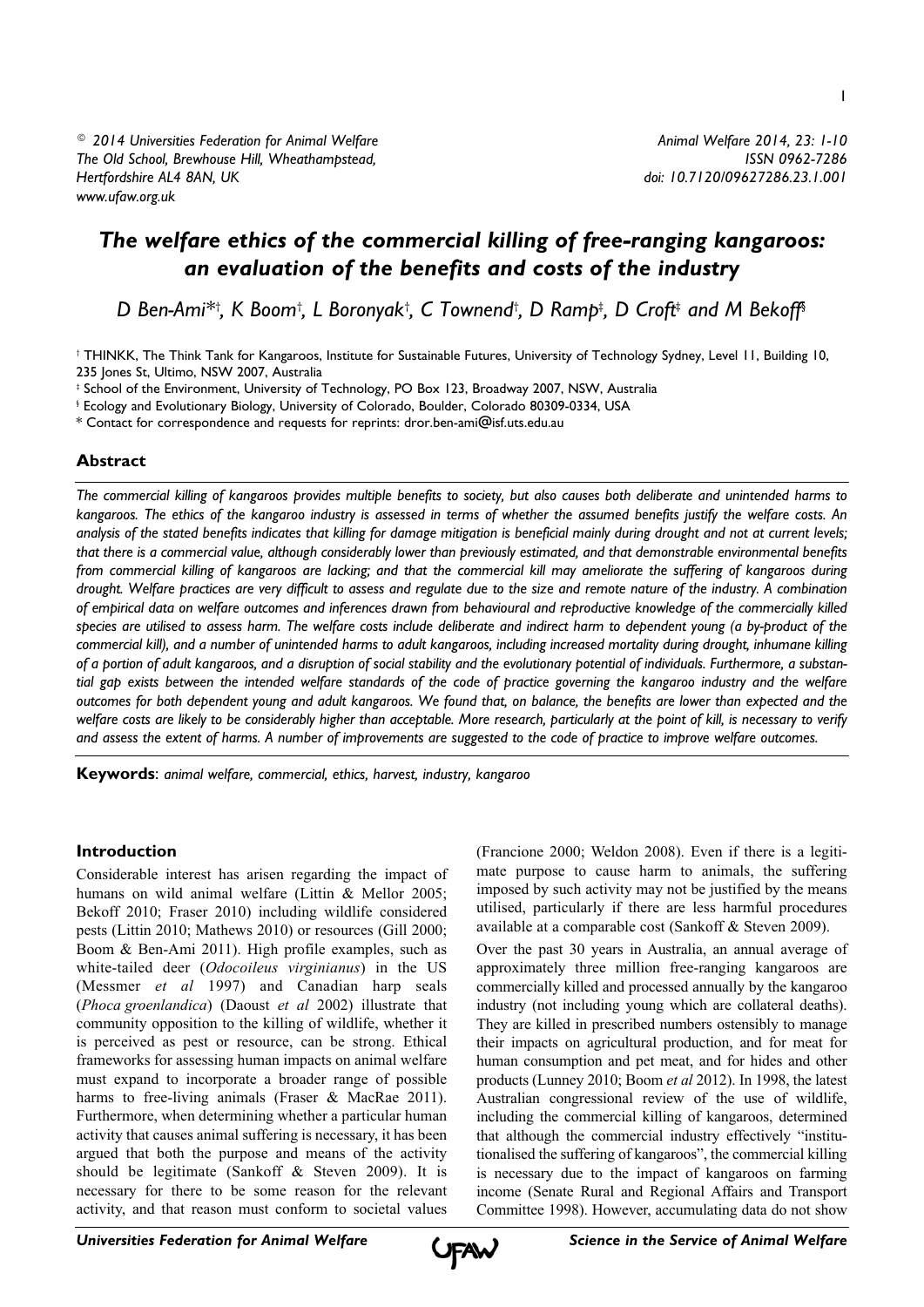| <b>Description</b> | Acceptable euthanasia method                                                                                                                                     |  |  |  |  |
|--------------------|------------------------------------------------------------------------------------------------------------------------------------------------------------------|--|--|--|--|
|                    | Small furless pouch young (fits within the Single forceful blow to the base of the skull sufficient to destroy the functional capacity of the                    |  |  |  |  |
| palm of the hand)  | brain                                                                                                                                                            |  |  |  |  |
|                    | OR.                                                                                                                                                              |  |  |  |  |
|                    | Stunning, immediately followed by decapitation by rapidly severing the head from the body<br>with a sharp blade                                                  |  |  |  |  |
| All furred young   | Single forceful blow to the base of the skull, sufficient to destroy the functional capacity of the<br>brain                                                     |  |  |  |  |
| Young-at-foot      | Single shot to the brain or heart where it can be delivered accurately and in safety using the<br>firearms and ammunition specified in Part A or B of Schedule 1 |  |  |  |  |
| <b>Adults</b>      | A shooter must aim so as to hit the target kangaroo or wallaby in the brain (see Schedule 2)                                                                     |  |  |  |  |
|                    | <b>AND</b>                                                                                                                                                       |  |  |  |  |
|                    | A shooter must not aim so as to hit the target kangaroo or wallaby in any other part of the<br>body than that specified in (i) above                             |  |  |  |  |

**Table 1 Acceptable shooting and euthanasia methods as prescribed by the** *Code of Practice for the Humane Shooting of Kangaroos and Wallabies* **(Sections 2.4 and 5.1 of the Code; DSEWPaC 2012).** 

a correlation between the industry and agricultural damage mitigation outcomes and, in some quarters, the welfare costs are perceived to be too high (Boom & Ben-Ami 2011).

The kangaroo industry targets four of the largest species of kangaroo which are killed on the mainland (excluding Tasmania): red kangaroo (*Macropus rufus*), eastern grey kangaroo (*M. giganteus*), western grey kangaroo (*M. fuliginosus*) and common wallaroo (*M. robustus*). Their ranges include many parts of Australia's arid and semi-arid sheep rangelands occupying about 40% of the continent (Grigg 2002). In Tasmania, the commercial kill is primarily for skins and includes Bennett's wallaby (*M. rufogriseus*) and Tasmanian pademelon (*Thylogale billardierii*). Freeranging wild kangaroos are shot by licensed shooters and partially eviscerated in the field. Carcases are then brought to cold storage containers (chillers) for holding until they are sent to meat processing plants. Although management programmes are set by individual states, the conditions set out in the *National Code of Practice for the Humane Shooting of Kangaroos for Commercial Purposes* (the Code) provide the national standards for kangaroo welfare in the commercial industry (DSEWPaC 2012) (Table 1).

This paper seeks to evaluate the ethics of the commercial killing of kangaroos by expanding the traditional view of animal welfare which looks at the deliberate harm caused to wild animals to include an assessment of the indirect harm to wild animals through disruption of natural processes (Fraser & MacRae 2011).

We achieve the ethical evaluation through a set of inquiries into the impact of the kangaroo industry on its components. We utilise a cost-benefit approach to assess the industry's impact on kangaroos compared against its purported benefits for people, livestock, the environment and wildlife (including kangaroos), and seek to provide a way forward that acknowledges non-wildlife needs and minimises harm

to wildlife (Sankoff & Steven 2009). Specifically, we ask: i) what are the benefits derived (for humans, the environment and kangaroos) from the industry; ii) what is the harm (welfare cost) for kangaroos; and iii) whether there are alternative methods that cause less harm to kangaroos.

We define animal welfare according to the broader definition of animal welfare provided by the Australian Animal Welfare Strategy, in which welfare means how the animal is coping with the conditions it is living in and sentience is the reason why welfare matters (Anon 2011); when the pain and distress suffered by animals cannot be easily evaluated it is necessary to "assume that animals experience these in a manner similar to humans unless there is evidence to the contrary" (National Health and Medical Research Council 2004); and the impact of social dynamics on the evolutionary potential of individuals and the persistence of populations (Storz 1999; East *et al* 2009), which recognises the longer lasting effects of human actions on the welfare of wildlife as opposed to farmed animals (Anon 2010a). Collateral death caused deliberately or indirectly by the kangaroo industry to dependent young (which are not utilised as a commercial product) is also considered a welfare issue.

# **Benefits arising from the commercial killing of kangaroos**

# Damage mitigation on agricultural and pastoral land

Primary motivations for managing kangaroo populations stem from the historical perceptions of kangaroos and their perceived impact on farmers' (crop production) and graziers' (livestock production) incomes. A series of reports have attempted to quantify the commercial impact of kangaroos on farmers and graziers (Young 1984; Gibson & Young 1987; Sloane Cook and King Pty Ltd 1988; McLeod 2004), reaching estimates of up to (Australian dollars used throughout) \$200 million (M) to graziers (Sloane Cook and King Pty Ltd 1988). Furthermore, ecologists have traditionally speculated that kangaroo numbers have increased since European settlement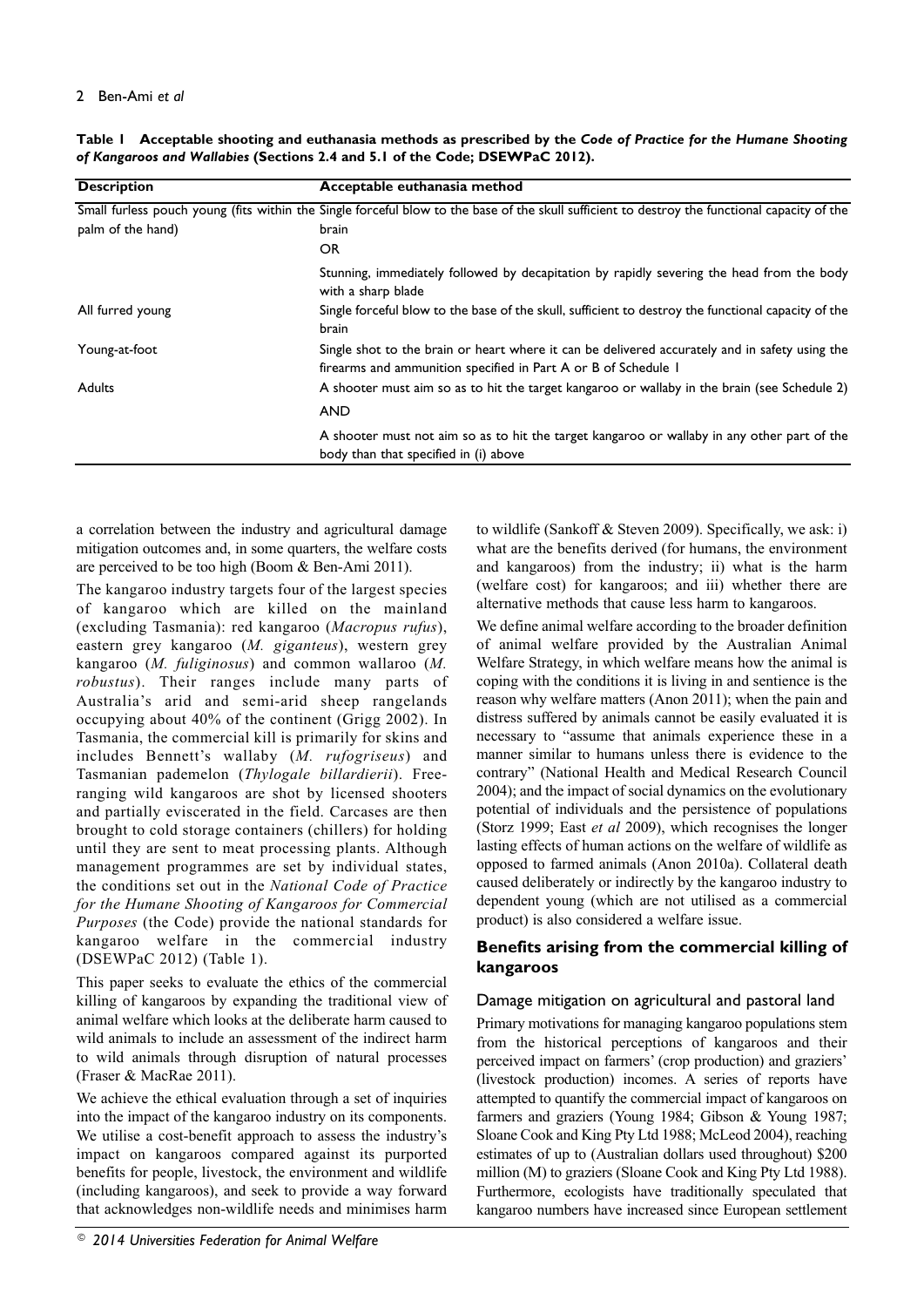due to the increased availability of watering points (Calaby & Grigg 1989; Fensham & Fairfax 2008) and land use conversions of forest to pasture (Calaby & Grigg 1989).

In contrast, recent government-commissioned reviews of the relationship between kangaroos and their environment concluded that no correlation has been established between commercial kangaroo killing and pastoral damage mitigation (see Olsen & Low 2006; Herbert & Elzer 2011). Furthermore, studies that have shown that competition with livestock for food typically occurs only during drought (Edwards *et al* 1995, 1996; Dawson & Ellis 1996). These findings have led to a dramatic revision of the cost of kangaroos to graziers, from a previous \$200M to \$15.5M (McLeod 2004). In this latest estimate the total cost of \$44.1M (to graziers and crop farmers) also includes a cost to crop farmers estimated at \$11.9M and fencing damage across all agricultural sectors estimated at \$16.7M. More recently, artificial watering points in the arid interior of Australia have been found to have little impact on the distribution and densities of kangaroos (Montague-Drake & Croft 2004; Croft *et al* 2007; Fukuda *et al* 2010; Letnic & Crowther 2012); Croft (2005) suggests that many artificial watering points in arid areas where kangaroo densities are high are located in areas in which water was historically accessible to kangaroos either above or right below the ground surface in ephemeral creeks.

The lack of correlation between the commercial kill and agricultural damage mitigation has led to some state-based policy changes regarding the management of kangaroos. Three out of four state kangaroo management programmes have revised their management aims from the killing of kangaroos as a pest management strategy to supporting a sustainable resource industry (Department for Environment and Heritage 2007; Department of Environment and Climate Change 2007; Environment and Resource Management 2007). Although the damage mitigation benefit to agricultural properties is questionable, and certainly much less than previously believed, kangaroos are still considered to be pests to graziers and crop farmers.

#### Commercial value

According to the Kangaroo Industry Strategic Plan 2005–2010, in 2005 the industry's estimated worth was \$200M employing some 4,000 people and projected to reach \$270M by 2010 (Kelly 2005). These jobs include primarily the shooters, and the workers in the meat processing plants.

The industry, however, has not generated consistent returns. Exports, the key revenue generating sector of the industry, have fluctuated from \$56M in 2003 to \$46M the following year and \$77M in 2007 (Foster 2009), and since then export values have declined to below \$30M in 2009 (ABARE 2010). The large fluctuations are precipitated by both climatic conditions and relations with trade partners. Rainfall is a key determinant of kangaroo populations (Caughley *et al* 1987) and too much of it can prevent shooters from reaching kangaroos in the field; in recent years Australia has been through recent extreme weather events of both El Nino during 2009–2010 (BOM 2012a)

and La Nina 2010–2011 (BOM 2012b). In addition, the export market was dependent on one nation, Russia, for 74% of revenue (Foster 2009). At the time of writing, Russia has ceased kangaroo meat imports due to concerns over hygiene (Anon 2010b; pp 20–22).

### Environmental restoration

Land clearance and livestock grazing in Australia have caused land degradation (Landsberg *et al* 1999) and biodiversity loss (Fisher *et al* 2003). In addition, concerns about climate change have highlighted the high levels of greenhouse gas emissions produced by Australia's numerous livestock (Garnaut 2007). Kangaroos have a much lighter impact on the environment than sheep and emit about a quarter of the methane. Therefore, at least partial replacement of livestock with free-ranging kangaroos on pastoral properties by graziers is being promoted as a mitigation mechanism for these environmental issues in Australia (Grigg 1989; Ampt & Baumber 2006; Wilson & Edwards 2008; Cooney *et al* 2009).

However, the fact that kangaroos are shot at night, the lack of management rights over kangaroos and the low returns from kangaroos have been prohibitive to the involvement of graziers (Grigg 2002; Chapman 2003; Cooney *et al* 2009). Currently, most kangaroos are shot by licensed independent shooters and do not replace sheep in the landscape or provide incentive for improving land management on the farm; as such, the graziers' only perceived benefit is that of the removal of pests (Grigg 2002; Chapman 2003; Thomsen & Davies 2007; Baumber *et al* 2009). Furthermore, some ecologists question the feasibility and environmental merits of partial sheep replacement (McCallum 1995; Croft 2000; Russel 2008; Ben-Ami *et al* 2010). Nevertheless, if partial replacement or more direct benefits to graziers do not occur then commercial killing will continue to occur alongside the traditional livestock industry without this putative environmental gain, and with the risks associated with exploiting native wildlife.

# Improved welfare outcomes

Literature that documents welfare issues in the kangaroo industry is varied in its assessment of the severity and type of welfare concerns, to the point of being contradictory. At one end of the spectrum there are assertions that not managing kangaroo populations has negative welfare ramifications. A drought-induced increase in grazing pressure on the rangelands can cause resident herbivores to become nutritionally deprived (Grigg 1997). However, extreme climatic conditions are natural drivers of kangaroo populations (Caughley *et al* 1985; Dawson 1995), and the necessity of taking lethal measures to alleviate the distress of free-ranging wildlife in response to natural environmental conditions is scientifically and ethically questionable (Bekoff 2010). Grigg (2002) also argues that kangaroos might impact on the welfare of other fauna dependent on the same habitats. Furthermore, relative to other domesticated animals that are part of Australia's enclosed and industrialised farming systems or live exports of farmed livestock for slaughter, it has been argued that kangaroos experience the welfare benefits of being freeranging throughout their life, ideally with death being instantaneous from a shot to the brain (Grigg 2002).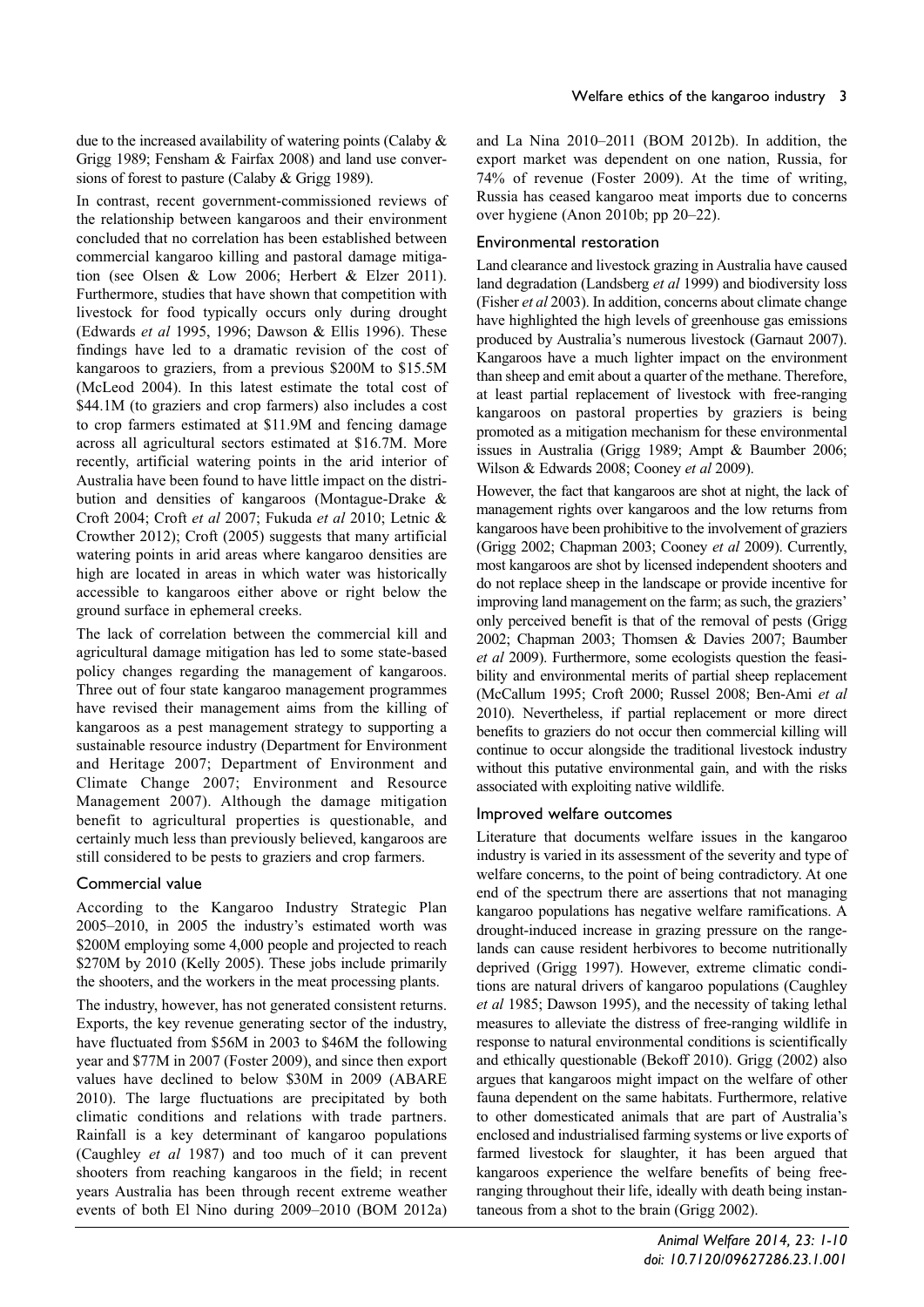| Year                     | Red kangaroo     | Eastern grey | Western grey                    | Wallaroo      | Total killed Females† YAF‡ |           |                               | <b>PY</b> <sup>§</sup> |
|--------------------------|------------------|--------------|---------------------------------|---------------|----------------------------|-----------|-------------------------------|------------------------|
|                          | (Macropus rufus) |              | (M. giganteus) (M. fuliginosus) | (M. robustus) |                            |           |                               |                        |
| 2000                     | I, I73,242       | 1,106,208    | 227,552                         | 238,439       | 2,745,441                  | 775,945   | 193,986                       | 543,161                |
| 2001                     | 1,364,682        | 1,438,280    | 283,332                         | 296,805       | 3,383,099                  | 955,569   | 238,892                       | 668,898                |
| 2002                     | 1,500,588        | 1,810,426    | 330,372                         | 257,140       | 3,898,526                  | 1,118,130 | 279.532                       | 782,691                |
| 2003                     | 1,121,724        | 1,758,173    | 246,672                         | 347,914       | 3,474,483                  | 972,762   | 243,190                       | 680,933                |
| 2004                     | 988,203          | 1,466,325    | 233,496                         | 304,047       | 2,992,071                  | 836,812   | 209,202                       | 585,768                |
| 2005                     | 1,045,048        | 1,487,652    | 257,422                         | 322,222       | 3,112,344                  | 869,259   | 217,314                       | 608,481                |
| 2006                     | I, 184, 554      | 1,510,250    | 288,914                         | 305,658       | 3,289,376                  | 925,681   | 231,420                       | 647,977                |
| 2007                     | 1,124,662        | 344,430. ا   | 250,593                         | 266,785       | 2,986,470                  | 842,584   | 210,646                       | 589,809                |
| 2008                     | 804,278          | 911.815      | 201,199                         | 275,915       | 2,193,207                  | 602,779   | 150,694                       | 421,945                |
| 2009                     | 706.894          | 806,096      | 171,544                         | 265,580       | 1,950,114                  | 531,918   | 132,979                       | 372,343                |
| Decade total             | 11,013,875       | 13,639,655   | 2,491,096                       | 2,880,505     | 30,025,131                 |           | 8,431,438 2,107,855 5,902,007 |                        |
| Yearly average 1,101,388 |                  | 1,363,966    | 249,110                         | 288,051       | 3,002,513                  | 843,144   | 210,786                       | 590,201                |

**Table 2 The estimated number of dependent young that are likely to die as collateral over ten years due to commercial killing of female kangaroos. The national commercial kill statistics from 2000–2009 (DSEPC 2010) are used to estimate the number of females and dependent young that are killed, based on the ten-year average reported for NSW for the same time-period (Mathews 2010).** 

The number of females killed is variable for reasons of demand and industry-imposed carcase size limits (see Department of Environment and Natural Resources 2010; Mathews 2010; Department of Environment and Resource Management 2011).

† The model assumes that 30% of kangaroos are females, except for wallaroos that are 10% (Mathews 2010).

‡ Young-at-foot: 75% of females have pouch young.

§ Pouch young: 25% of females have young-at-foot (Witte 2005).

# **Harm caused by the commercial killing of kangaroos: deliberate harm**

# Mortality of dependent young

The role of mother-young interactions in the survival of offspring in domestic and wild mammals is well acknowledged (Bradshaw & Bateson 2000; Nowak *et al* 2000). Although there is a common perception in rural communities that kangaroo young become independent of maternal care at permanent pouch exit (Croft 2004), physiological and behavioural studies indicate that this is far from the case. Rather, the lack of maternal care significantly diminishes the dependent young's likelihood of survival and may cause harm due to starvation and dehydration, as shown by studies on the role of milk in their diet. Although the relative proportion of energy supplied by lactation to pasture declines towards weaning, which is at one year for red kangaroos when young typically reach 10–12 kg (Sharman & Pilton 1964), 18 months for the eastern and western grey kangaroos (Poole 1975) and over 13 months for the common wallaroo (Dawson 1995), lactational demand on the mother peaks during the period from permanent pouch exit to weaning (Munn & Dawson 2003). Moreover, the reliance on milk needs to increase substantially for young to retain the same growth rate during drought when pasture quality decreases (Munn & Dawson 2003).

Age and gender of young-at-foot may play a role in their survival (Munn & Dawson 2010). High quality pasture may

promote survival of orphaned young (Stuart-Dick & Higginbottom 1989). However, known metabolic requirements (Dawson 1989; Munn & Dawson 2003), vulnerabilities to predation (Banks *et al* 2000), and low recruitment (ie survival of young to an age where they contribute to the kangaroo population as a whole) during drought (Newsome 1977; Shepherd 1987) or even during average rainfall years (Newsome 1965; Bilton & Croft 2004) suggests that the proportion of orphaned young-at-foot surviving would be negligible (Croft 2004). Together, these available data support the assumption that all dependent young (including young-at-foot) would likely perish after the loss of their mother, either through starvation, dehydration, or predation.

Due to a lack of empirical data, the mortality of dependent young is estimated on the basis of reproductive and behavioural ecology of kangaroos targeted by the commercial industry and historical industry records. On average, 75% of red kangaroo females will have pouch young at any one time (Bilton & Croft 2001). A ten-year average from NSW shows that approximately 30% of commercially killed grey and red kangaroos and 10% of wallaroos were female (Mathews 2010). Under typical conditions in north-western NSW, 50% of female red kangaroos and 60% of eastern and western grey kangaroo females are likely to have young-at-foot (Witte 2005). A conservative estimate for female kangaroos with youngat-foot in a commercially killed population, that precludes location-specific conditions, is 25% (Witte 2005).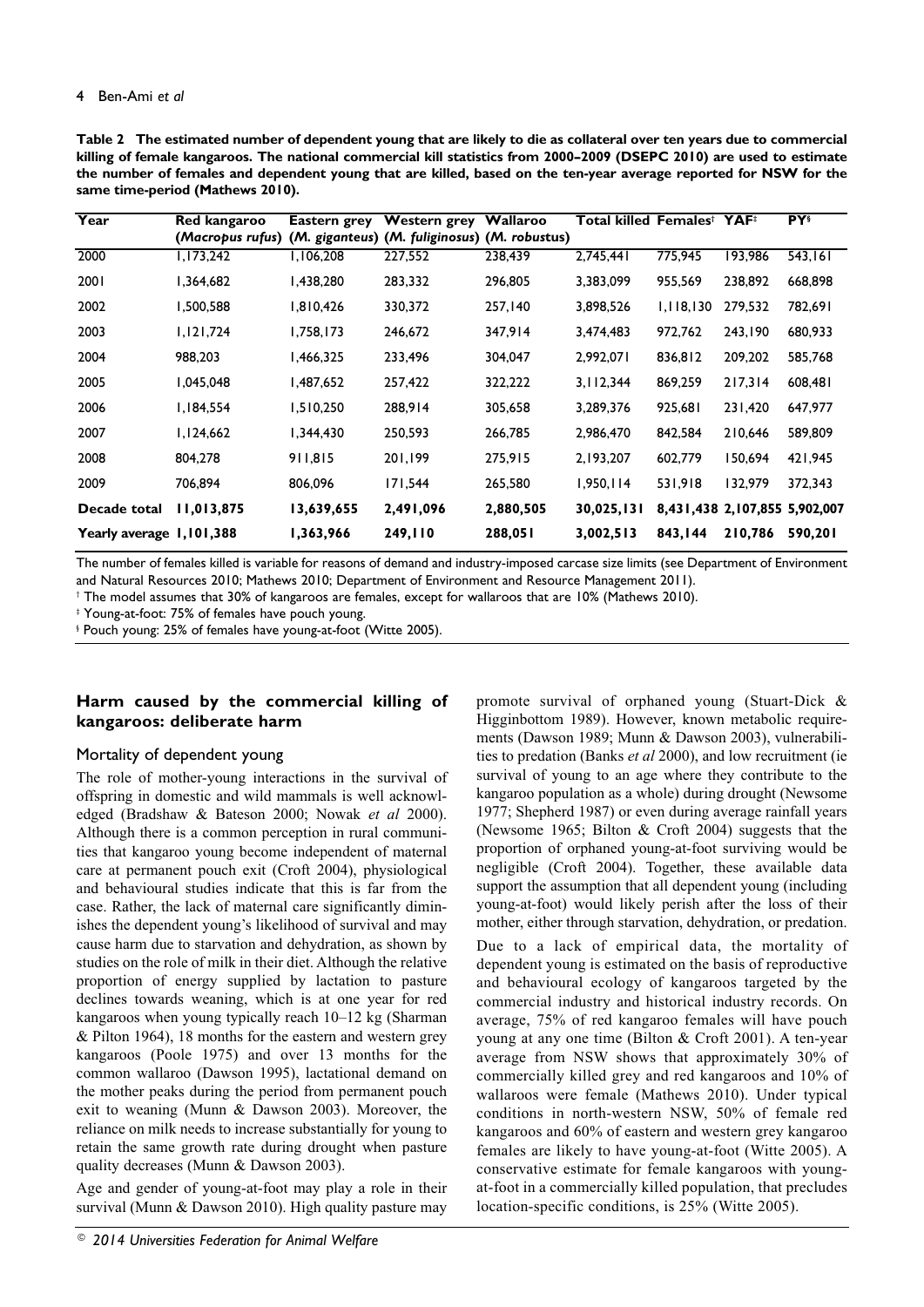Lactation dependence continues after permanent pouch exit as the young-at-foot typically suckles every 1.5–2 h throughout the day from that time until they are weaned (Russell 1989). On average, some three million kangaroos are commercially killed annually (Table 2). A projection based on the above considerations (as there is no formal assessment) and the national commercial kill statistics (Department of Sustainability, Environment, Population and Communities [DSEPC] 2010) for the period 2000–2009 estimates that approximately 840,000 females, 210,000 young-at-foot and 590,000 pouch young were killed annually (Table 2). Assuming an equal distribution of pouch-young ages being killed and that only about half are likely to be sentient, approximately 500,000 sentient dependent young are affected each year by the commercial killing of kangaroos.

#### Killing of pouch young

The Code specifies acceptable killing methods for dependent young of various ages (Table 1). Any targeted female kangaroos, including injured animals, must be "thoroughly examined for pouch young" (the Code, section 2.3). Pouch young are then to be euthanised by a forceful blow to the head or decapitation depending on the age of young (the Code, section 5.1).

Pouch young are thought to become sentient at roughly four months (Tyndale-Biscoe 2005; Diesch *et al* 2010), about half the pouch life of the commercially killed species (Dawson 1995). RSPCA Australia has questioned the appropriateness of the methods prescribed in the Code for killing of pouch young and the level of training and competency of shooters to perform these methods (RSPCA Australia 2002). The American Veterinary Medical Association (AVMA) recommends replacing manually applied blunt force trauma to the head with other methods, as much as possible (Anon 2013). Decapitation is considered acceptable, under the right conditions, although it notes that electrical activity continues in the brain for some time following decapitation (Anon 2013). While it has been recommended that animals need to be sedated or lightly anaesthetised prior to being decapitated (Reilly 1993), the significance of the ongoing brain activity for pain perception is still being discussed (Anon 2013).

The AVMA Panel on Euthanasia also states that: [p]ersonnel using physical methods of euthanasia [such as a blow to the head or decapitation] must be well trained and monitored for each type of physical method performed to ensure euthanasia is conducted appropriately(Anon 2013).

However, the Code requires no formal training for the killing of dependent young and these practices are unmonitored in the field.

#### Inhumane killing of adult kangaroos

The Code states that shooters must aim for the brain (with the intent of achieving a humane kill). To support the Code, carcases with body shots are not accepted by processors, creating a disincentive for shooters to bring in kangaroos that are not shot in the brain. Moreover, heads are removed in the field, leaving no trace of shots penetrating the neck

area (which is also partially removed) and the head. Nonetheless, in an examination of carcases at meat processing plants, RSPCA Australia found that the overall proportion of head-shot kangaroos (determined by examination of carcases that had heads removed, as described below) that were processed was 95.9% (RSPCA Australia 2002), meaning that the remaining 4% (or approximately 120,000 of the three million ten-year average) were shot in the neck or body and not as required by the Code.

Another study by Animal Liberation NSW, of carcases in 25 chillers between 2005 and 2008, identified that up to 40% of kangaroos per chiller may have been neck shot (Ben-Ami 2009). The apparently large difference in the RSPCA Australia and Animal Liberation NSW estimates is due to differences in sampling methodology. Animal Liberation NSW sampling was based on whether the head was severed at or below the atlantal-occipital joint (Ben-Ami 2009), which is where the skull connects to the neck and therefore the most efficient severing technique is at this joint where the tissue is soft. Anywhere else in the neck area the knife will encounter stiff resistance from the neck bones. RSPCA sampling was based on bullet entry points in carcases. The argument here is that a shooter would be unlikely to engage in this difficult cut unless it was necessary to conceal a neck wound.

Both the RSPCA Australia and Animal Liberation NSW estimates were compromised by the fact that the samples were taken of carcases, without the heads, brought to chillers or meat processors, rather than in the field at the time of shooting. The true number of kangaroos killed without a shot to the brain or neck area and left in the field (because they will not be accepted by processors) is unknown. Therefore, the combination of the available information from the organisations and carcase-handling practices of shooters suggests that 4% or 120,000 adult kangaroos (of the average three million adult kangaroos that are killed annually; Table 2) is a conservative estimate.

#### Injury to adult kangaroos

The welfare of an injured wild animal will be poor if there is an injury and worse if there is also suffering. The animal welfare impacts of any control method depend on the capacity of the species to suffer, the duration and intensity of pain, distress or suffering, and the number of animals affected (Kirkwood *et al* 1994; Littin & Mellor 2005). An injury will cause pain, which impacts the welfare of the animal in the immediate term and may either heal or lead to death. A conservative estimate of the number of animals known to die following shooting injury to the neck is provided above, and a further unspecified number of animals are left in the field to either heal or die from an injury.

The injury may continue to cause direct pain (even if healed) or may lead to impaired motor functioning of limbs and particularly the jaw (because the head is targeted). Animals may also have multiple sensory functions that when impaired can cause suffering (Gregory 2004). For instance, damage to brain or other organs involved in vision, hearing, smell or other sensory processing could be expected to impair their ability to respond to their environment and to interact socially.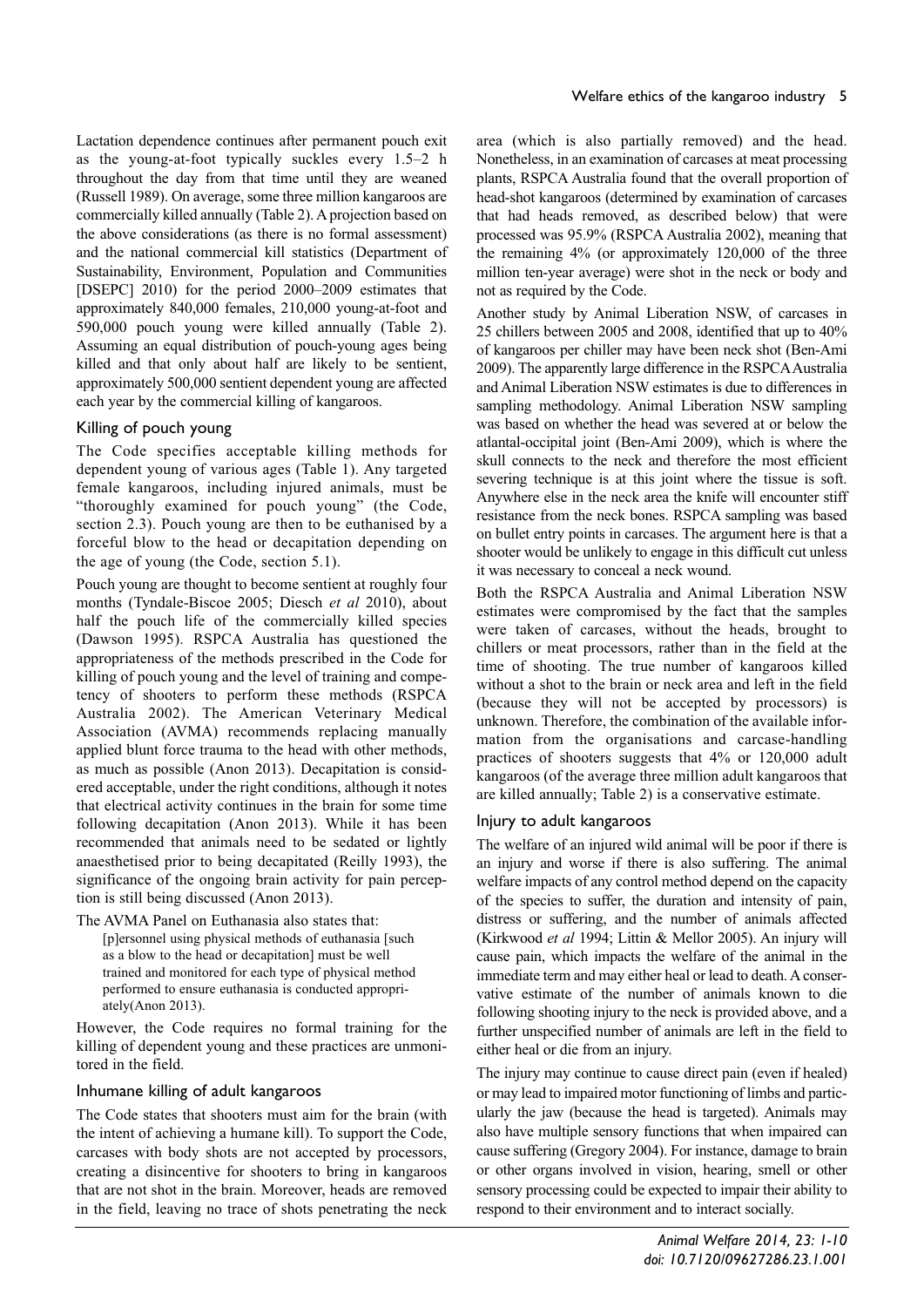#### 6 Ben-Ami *et al*

The pursuit of kangaroos prior to shooting, where this occurs, may also cause problems for kangaroos that are shot and survive or for others in the group. This has been shown for other animals subject to hunting (eg red deer [*Cervus elaphus*]; Bradshaw & Bateson 2000). In particular, kangaroos are highly susceptible to capture myopathy, a condition leading to pain and distress and which may lead to eventual death within days or weeks (Shepherd *et al* 1988). Survivors may suffer longterm impairment resulting in reduced fitness and reproductive success (Cole *et al* 1994). There is no work on the fate of injured kangaroos, or the wider impacts of the methods used for commercial killing. Therefore, a rigorous field-based study at the point of kill to assess shooting practices and the outcome for kangaroos is essential.

# **Harm caused by the commercial killing of kangaroos: indirect harm**

# Mortality of young-at-foot

Young-at-foot are often not killed because shooters either have difficulty catching them due their flight response (RSPCA Australia 2002; Croft 2004) and (if they do catch them) may feel that it is better to let the young-at-foot live (Croft 2004). RSPCA Australia (2002) recommends that the shooting of females should cease until the fate of young-at-foot is better understood (discussed below) and that the only way of avoiding cruelty to pouch young would be to not commercially kill females altogether. RSPCA Australia's recommendations have not been implemented to date, as stated by McLeod (2010):

There is currently no routine field auditing of compliance with the national Code of Practice for either commercial or non-commercial shooting. Field auditing of Code of Practice compliance would provide a more accurate picture of the extent of animal suffering.

The fate of orphaned young-at-foot remains an open question. The number of dependent young that escape euthanasia is unknown. The fate of these young also remains unknown. At present there is simply no reliable evidence of their fate or the extent to which their welfare is compromised. This issue cannot go on being ignored and remains, arguably, the highest priority.

# Increased mortality during drought

The kangaroo industry has argued that the death of dependent young arising as a result of commercial killing of parents is considered to be a surrogate of natural mortality (Sheehan 2009). In other words, adults would die anyway from natural causes as would their young; the reduction of kangaroos therefore frees up resources and improves the survival and reproductive rates of remaining kangaroos (Pople *et al* 2010). However, commercial killing pressures may have an additive effect to natural mortality, particularly during drought. The greatest mortality in affected kangaroo populations, particularly in the early stages of drought, is likely to include large young (Newsome 1965; Poole 1973) and juveniles (Shepherd 1987). Further, Shepherd (1987) noted that western grey kangaroo mothers are likely to invest in their pouch young (as opposed to red mothers, which invest in themselves). The commercial killing is selective for the larger kangaroos of both sexes (Pople 1996,

2006) and long-term statistics for NSW show that 30% (other than wallaroos) are females (Department of Environment Water Heritage and Climate Change 2009). Thus, commercial killing can expose populations to greater mortality during climatic periods where the risk of population decline is already higher.

# Social impacts and diminished evolutionary potential of individuals

Recent evidence suggests that the 'evolutionary potential' (development and transferral of genes) of individuals is likely to be affected by the fitness level and quality of mothers (East *et al* 2009). Female kangaroos are generally most reproductively successful between the ages of 6–15 years (Bilton & Croft 2004). The death of these larger females not only impacts nutritionally dependent offspring but may be detrimental to other group members due to a variety of social interactions and dependencies. Social learning from the mother is likely to be a key factor to survivorship into adulthood (Higginbottom & Croft 1999), particularly as diet preferences and the ability to discriminate amongst plants are likely to be learnt from the mother (Provenza 2003). Female kangaroos also invest in training offspring to discriminate among stimuli used to assess predation risk (for a review, see Higginbottom & Croft 1999). Females that associate frequently with the same individuals are able to graze longer because they can afford to be less vigilant (Carter *et al* 2009).

Social learning also occurs in male groups. Play-fights often occur between mixed-age groups to assist training and to assess potential competitors (Croft & Snaith 1991). Adult male kangaroos, particularly the more social eastern and western grey kangaroos, are thought to be important in maintaining group cohesion (Pople & Grigg 1999). The loss of larger and older adults from a population through a sizeselective commercial killing (Pople 2004; Pople *et al* 2010) may have consequences for the fitness of the remaining individuals and destabilise social structures, (as already expressed by Grigg 1997; Croft 2004).

# Animal welfare implications

The purpose of the *Code of Practice for the Humane Shooting of Kangaroos and Wallabies* is to:

ensure all persons intending to shoot free-living kangaroos or wallabies… undertake the shooting so that the animal is killed in a way that minimises pain and suffering (Section 1.1).

It does not override state or territory animal welfare legislation but seeks to provide technical specifications and procedures, including procedures for the euthanising of injured kangaroos, pouch young and young-at-foot (Department of Sustainability, Environment, Water, Population and Communities [DSEWPaC] 2012). As such, it is the key regulatory instrument for the killing of kangaroos that relates to animal welfare (Boom & Ben-Ami 2011).

Our analysis suggests that some provisions in the Code relating to best practice by shooters are not met. First, it is unlikely that young-at-foot are killed when their mothers are shot (see above) as required by the Code (Table 1).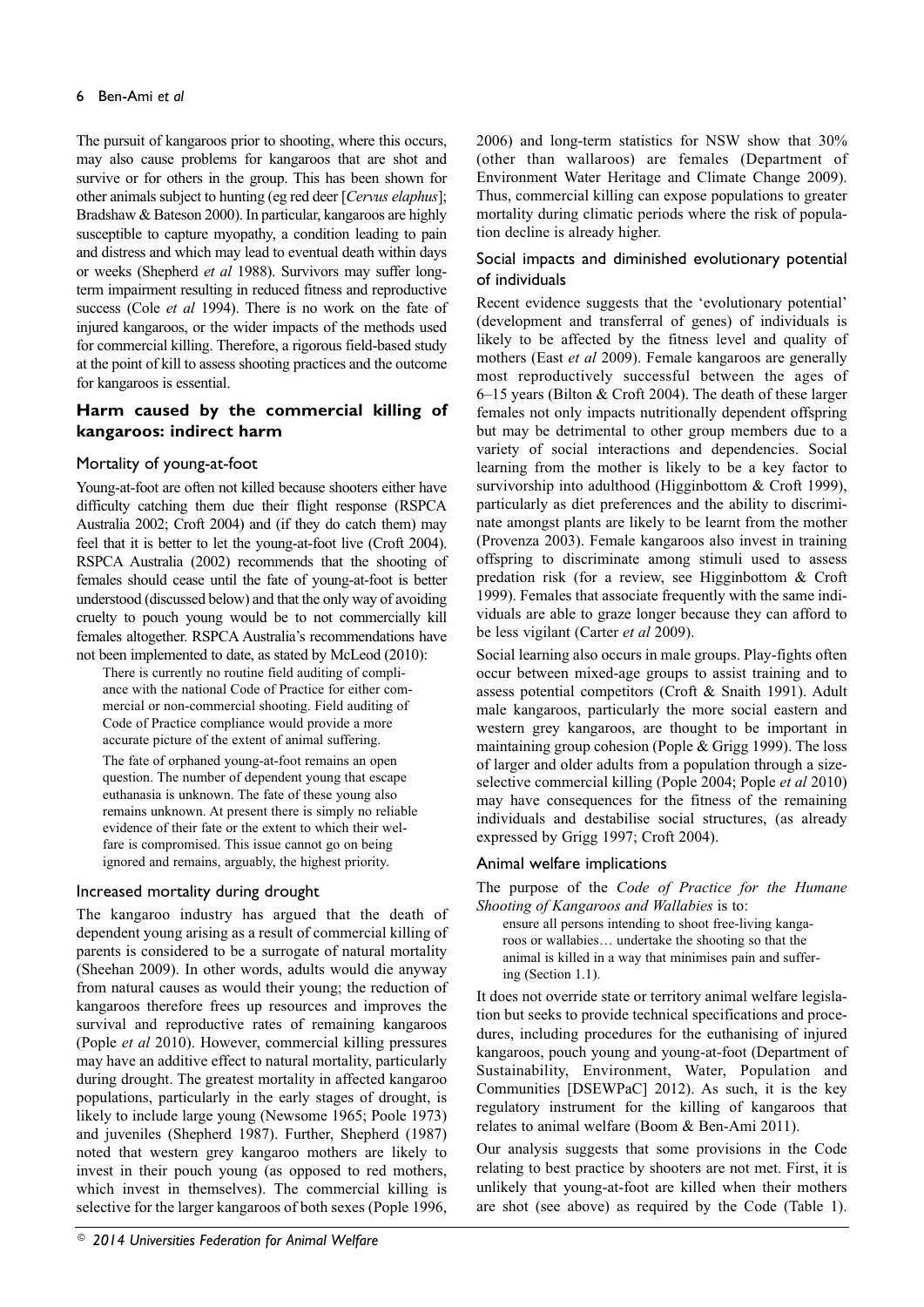Second, there is a strong concern about the fate of mis-shot adults. As noted above, existing evidence from RSPCA Australia and Animal Liberation NSW suggests that many kangaroos are not shot in the brain per the desired welfare standard in the Code (Table 1), and it is impossible to know how many mis-shot kangaroos are left in the field.

The mandated methods for pouch young euthanasia have also been questioned, as discussed above, and there is no requirement for training in the Code — for either the killing of adults, or euthanasia of pouch young.

#### Possible alternatives

Alternative killing mechanisms are not viable for the kangaroo industry because kangaroos cannot be farmed or held in fenced enclosures. The cost of fencing for kangaroos (compared to livestock) are prohibitive and they experience capture myopathy when stressed (Shepherd 1983). Rather, we suggest several changes to at least bring the industry's welfare practices to the standard already mandated by the Code: i) amending the Code to clearly provide that kangaroos must be shot in the brain (rather than requiring that shots be aimed at the brain); ii) that shooters retain the heads on carcases so adherence to the Code can be monitored at processing; iii) that only kangaroos shot in the brain will be accepted for processing; iv) mandating a maleonly kill would ensure that the welfare of young is not compromised; and v) adopting adaptive management concepts, such as using new knowledge to constantly update guidance and practices (Warburton & Norton 2009). However, even if these changes were adopted, a significant welfare concern would remain unresolved, as there will always remain a proportion of adult animals that are not shot correctly, left in the field, and suffer.

#### The ethics of the kangaroo industry

Benefits of the kangaroo industry include income to participants in the industry and some cost reduction to graziers (much less than previously thought). Although there is thought to be a potential for a positive impact on the environment, supporting evidence is lacking. The commercial kill may also ameliorate the deaths (ease the suffering) of kangaroos during drought. The costs include deliberate and indirect harm to dependent young, and a number of unintended harms to adult kangaroos. These include increased mortality during drought, inhumane killing of a portion of adult kangaroos, and a disruption of social stability and the evolutionary potential of individuals.

The benefits derived from the kangaroo industry are lower than previously thought, and the welfare costs are higher than expected. Moreover, if the Code establishes the welfare standard that the industry itself aspires to, then the substantial gap between the intended and the actual welfare outcomes for kangaroos in the commercial kill requires better enforcement and improved policy (suggested above) to mitigate harm.

#### **References**

**ABARE** 2010 *Report provided upon request*, Australian Bureau of Agricultural and Resource Economics, Department of Agriculture, Fisheries and Forestry: Canberra, ACT, Australia

**Ampt P and Baumber A** 2006 Building connections between kangaroos, commerce and conservation in the rangelands. *Australian Zoologist 33*: 398-409

**Anon** 2010a Conservation and animal welfare: consensus statement and guiding principles. *Animal Welfare 19*: 191-192

**Anon** 2010b *Official Committee Hansard: Senate, Rural and Regional Affairs and Transport Legislation Committee*. Australian Senate: Canberra, ACT, Australia

**Anon** 2011 *The Australian Animal Welfare Strategy and National Implementation Plan 2010-14*. Department of Agriculture, Fisheries and Forestry, Department of Agriculture, Fisheries and Forrestry: Canberra, ACT, Australia

**Anon** 2013 *AVMA Guidelines for the Euthanasia of Animals: 2013 Edition*. American Veterinary Medical Association: Schaumburg, Il, USA

**Banks PB, Newsome AE and Dickman CR** 2000 Predation by red foxes limits recruitment in a population of eastern grey kangaroos. *Austral Ecology 25*: 283-291. http://dx.doi.org/10.1046/ j.1442-9993.2000.01039.x

**Barton PS, Manning AD, Gibb H, Lindenmayer DB and Cunningham SA** 2009 Conserving ground-dwelling beetles in an endangered woodland community: multi-scale habitat effects on assemblage diversity. *Biological Conservation 142(8)*: 1701-1709. http://dx.doi.org/10.1016/j.biocon.2009.03.005

**Baumber A, Cooney R, Ampt P and Gepp K** 2009 Kangaroos in the rangelands: opportunities for landholder collaboration. *The Rangeland Journal 31*: 161-167. http://dx.doi.org /10.1071/RJ08045

**Bekoff M** 2010 *The Animal Manifesto: Six Reasons for Expanding Our Compassion Footprint*. New World Library: Novato, California, USA **Ben-Ami D** 2009 *A Shot in the Dark: A Report on Kangaroo Harvesting*. Animal Liberation NSW: Sydney, Australia

**Ben-Ami D, Croft BD, Ramp D and Boom K** 2010 *Advocating Kangaroo Meat: Towards Ecological Benefit or Plunder?* THINKK, The University of Technology Sydney: Ultimo, NSW, Australia

**Bilton AD and Croft DB** 2001 *Lifetime Reproductive Success in a Population of Female Red Kangaroos (*Macropus rufus*) in the Sheep Rangelands of Western New South Wales; Environmental Effects and Population Dynamics*. Recent Advances in Scientific Knowledge of Kangaroos UNSW: Sydney, Australia

**Bilton AD and Croft DB** 2004 Lifetime reproductive success in a population of female red kangaroos (*Macropus rufus*) in the sheep rangelands of western New South Wales: environmental effects and population dynamics. *Australian Mammalogy 26*: 45-60. http://dx.doi.org/10.1071/AM04045

**BOM** 2012a *El Niño: Detailed Australian Analysis.* Bureau of Meteorology: Canberra, ACT, Australia. http://www.bom.gov.au/ climate/enso/enlist/

**BOM** 2012b *Special Climate Statement 38. Australia's Wettest Two-Year Period on Record; 2010-2011*. National Climate Centre, Bureau of Meteorology: Canberra, ACT, USA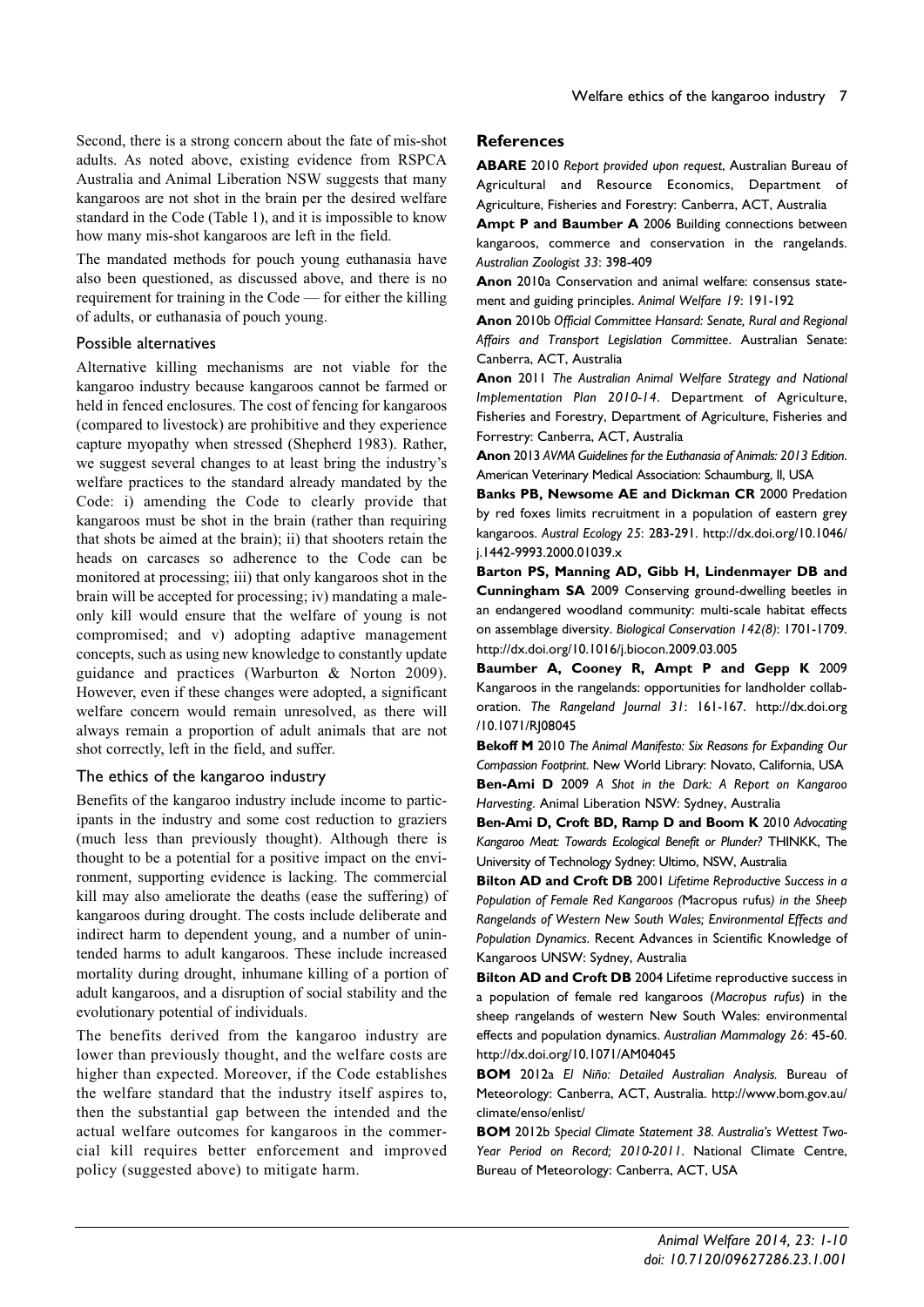#### 8 Ben-Ami *et al*

**Boom K and Ben-Ami D** 2011 Shooting our wildlife: an analysis of the law and its animal welfare outcomes for kangaroos & wallabies. *Australian Animal Protection Law Journal 4*: 44

**Boom K, Ben-Ami D, Croft DB, Cushing N, Ramp D and Boronyak L** 2012 'Pest' and resource: a legal history of Australia's kangaroos. *Animal Studies Journal 1*: 15-40

**Bradshaw EL and Bateson P** 2000 Welfare implications of culling red deer (*Cervus elaphus*). *Animal Welfare 9*: 3-24

**Calaby JH and Grigg GC** 1989 Changes in acropodoid communities and populations in the past 200 years, and the future. In: Grigg G, Jarman P and Hume I (eds) *Kangaroos, Wallabies and Rat-Kangaroos* pp 813-820. Surrey Beatty and Sons: Sydney, NSW, Australia

**Caughley G, Grigg GC and Smith L** 1985 The effect of drought on kangaroo populations. *Journal of Wildlife Management 40*: 290-300. http://dx.doi.org/10.2307/3800428

**Caughley G, Short J, Grigg GC and Nix H** 1987 Kangaroos and climate: an analysis of distribution. *Journal of Animal Ecology 56*: 751-761. http://dx.doi.org/10.2307/4946

**Chapman M** 2003 Kangaroos and feral goats as economic resources for graziers: some views from a Southwest Queensland. *Rangeland Journal 25*: 20-36. http://dx.doi.org /10.1071/RJ03003

**Cole JR, Langford DG and Gibson DF** 1994 Capture myopathy in *Lagorchestes hirsutus* (Marsupilia: Macropdidae). *Australian Mammalogy 17*: 137-138

**Cooney R, Baumber A, Ampt P and Wilson G** 2009 Sharing Skippy: how can landholders be involved in kangaroo production in Australia? *The Rangeland Journal 31*: 283-292. http://dx.doi.org/10.1071/RJ08025

**Croft DB** 2000 Sustainable use of wildlife in western New South Wales: possibilities and problems. *Rangeland Journal 22(1)*: 88-104. http://dx.doi.org/10.1071/RJ0000088

**Croft DB** 2004 Kangaroo management: individuals and communities. *Australian Mammalogy 26*: 101-108

**Croft DB** 2005 The future of kangaroos: going, going, gone? In: Wilson M and Croft DB (eds) *Kangaroos Myths and Realities* pp 223-243. The Australian Wildlife Protection Council Incorporated: Melbourne, VIC, Australia

**Croft DB, Montague-Drake R and Dowle M** 2007 Biodiversity and water point closure: is the grazing piosphere a persistent effect? In: Dickman CR, Lunney D and Burgin S (eds) *Animals of Arid Australia: Out There on Their Own?* pp 143-171. Royal Zoological Society of New South Wales: Mossman, Australia

**Croft DB and Snaith F** 1991 Boxing in red kangaroos, *Macropus rufus*: aggression or play? *International Journal of Comparative Psychology 4*: 221-236

**Daoust P, Crook A, Bollinger T, Campbell K and Wong J** 2002 Animal welfare and the harp seal hunt in Atlantic Canada. *Canadian Veterinary Journal 43*: 687-694

**Dawson TJ** 1989 *Diets of Macropodoid Marsupials: General Patterns and Environmental Influences. Kangaroos, Wallabies and Rat-Kangaroos.* Surrey Beatty and Sons: Chipping Norton, UK

**Dawson TJ** 1995 *Kangaroos: Biology of the Largest Marsupial*. University of New South Wales Press: Sydney, Australia

**Dawson TJ and Ellis BA** 1996 Diets of mammalian herbivores in Australian arid, hilly shrublands: seasonal effects on overlap between euros (hill kangaroos), sheep and feral goats, and on dietary niche breadths and electivities. *Journal of Arid Environments 34*: 491-506. http://dx.doi.org/10.1006/jare.1996.0127

**Department for Environment and Heritage** 2007 *The Kangaroo Conservation andManagement Plan for South Australia 2008-2012*. Government of South Australia: Adelaide, SA, Australia

**Department of Environment and Climate Change** 2007 *New South Wales Commercial Kangaroo Harvest Management Plan 2007–2011*. Department of Environment and Climate Change: Sydney, NSW, Australia

**Department of Environment and Natural Resources** 2010 *2011 Commercial Kangaroo Harvest Quota Report for South Australia*. Department of Environment and Natural Resources: Adelaide, SA, Australia

**Department of Environment and Resource Management** 2011 *Queensland Commercial Macropod Management Program, Annual Report 2010*. Department of Environment and Resource Management: QLD, Australia

**Department of Environment Water Heritage and Climate Change** 2009 *Kangaroo and Wallaby Harvesting Statistics.* Australian Government: Canberra, ACT, Australia. http://www.environment.gov.au/biodiversity/trade-use/wild-harvest/kangaroo/stats.html

**Diesch TJ, Mellor DJ, Johnson CB and Lentle RG** 2010 Developmental changes in the electroencephalogram and responses to a noxious stimulus in anaesthetized tammar wallaby joeys (*Macropus eugenii eugenii*). *Laboratory Animals 44(2)*: 79-87. http://dx.doi.org/10.1258/la.2009.009045

**DSEPC** 2010 *Kangaroos and Wallabies.* Department of Sustainability, Environment, Population and Communities: Canberra, ACT, Australia. http://www.environment.gov.au/biodiversity/trade-use/wild-harvest/kangaroo/index.html

**Edwards GP, Croft DB and Dawson TJ** 1995 The dietary overlap between red kangaroos (*Macropus rufus*) and sheep (*Ovis aries*) in the arid rangelands of Australia. *Australian Journal of Ecology 20*: 324-334. http://dx.doi.org/10.1111/j.1442- 9993.1995.tb00544.x

**Edwards GP, Dawson TJ and Croft DB** 1996 Competition between red kangaroos (*Macropus rufus*) and sheep (*Ovis aries*) in the arid rangelands of Australia. *Australian Journal of Ecology 21*: 165-172. http://dx.doi.org/10.1111/j.1442-9993.1996.tb00597.x

**Environment and Resource Management** 2007 *Wildlife Trade Management Plan for Export, Commercially Harvested Macropods: 2008-2012*. Environment and Resource Management, QLD, Australia

**Fensham RJ and Fairfax RJ** 2008 Water-remoteness for grazing relief in Australian arid-lands. *Biological Conservation 141(6)*: 1447-1460. http://dx.doi.org/10.1016/j.biocon.2008.03.016

**Fisher DO, Blomberg SP and Owens IPF** 2003 Extrinsic versus intrinsic factors in the decline and extinction of Australian marsupials. *Proceedings of the Royal Society London B 270*: 1801- 1808. http://dx.doi.org/10.1098/rspb.2003.2447

**Foster M** 2009 *Emerging animal and plant industries, their value to Australia*. Rural Industries Research and Development Corporation: Canberra, ACT, Australia

**Francione G** 2000 *Introduction to Animal Rights: Your Child or Your Dog*. Temple University Press: Philadelphia, USA

**Fraser D** 2010 Toward a synthesis of conservation and animal welfare science. *Animal Welfare 19*: 121-124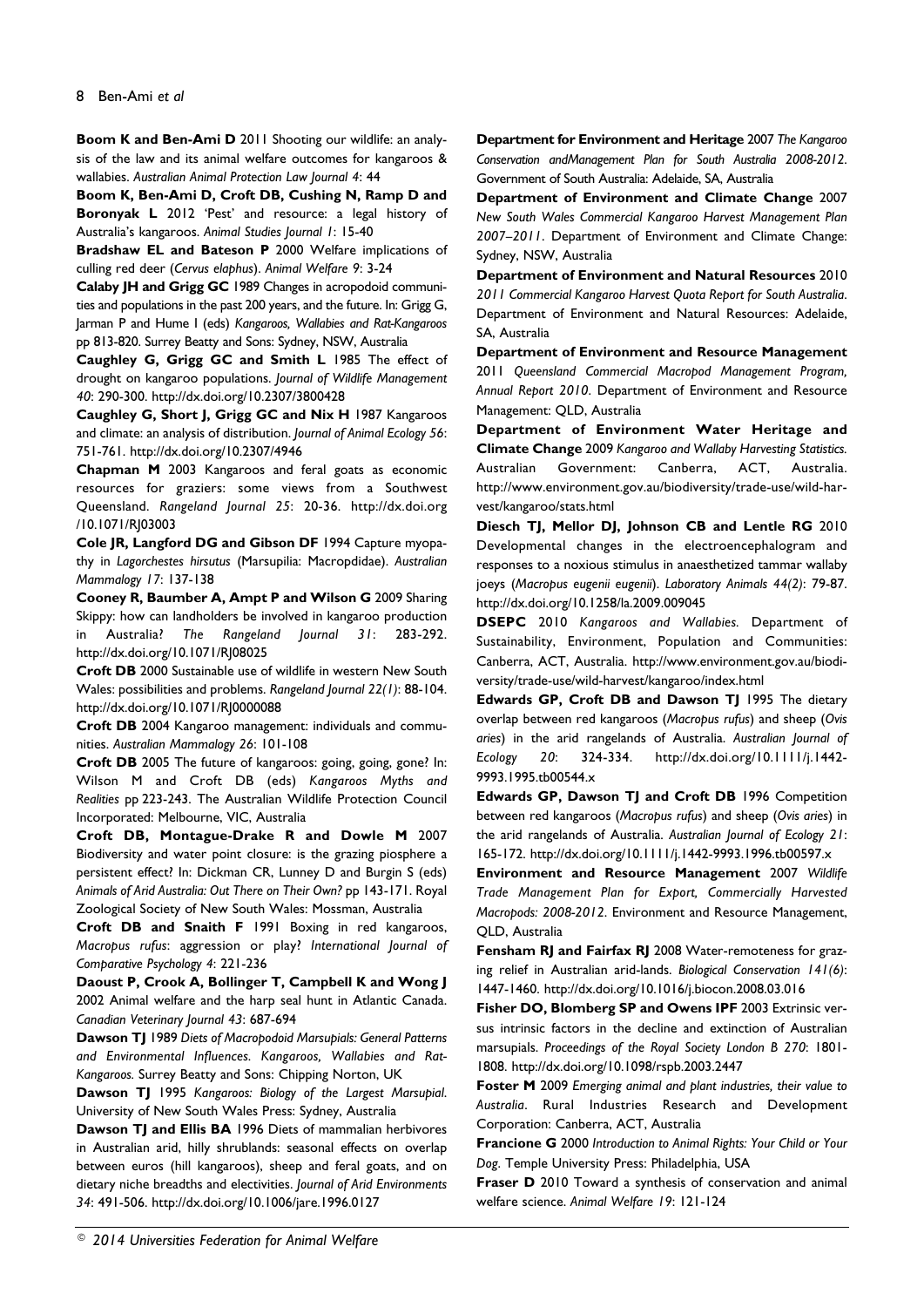**Fraser D and MacRae AM** 2011 Four types of activities that affect animals: implications for animal welfare science and animal ethics philosophy. *Animal Welfare 20*: 581-590

**Fukuda Y, McCallum HI, Grigg GC and Pople AR** 2010 Fencing artificial waterpoints failed to influence density and distribution of red kangaroos (*Macropus rufus*). *Wildlife Research* 36: 457-465. http://dx.doi.org/10.1071/WR08122

**Garnaut R** 2007 *Garnaut Climate Change Review. Issues Paper 1 Climate Change: Land Use: Agriculture and Forestry*. Australian Greenhouse Office: Canberra, ACT, Australia

**Gibson LM and Young MD** 1987 *Kangaroos: Counting the Cost. Report to Australian National Parks and Wildlife Service*. CSIRO: Deniliquin, NSW, Australia

**Gill RB** 2000 Managing wildlife ethics issues ethically. *Human Dimensions of Wildlife 5*: 72-82. http://dx.doi.org/10.1080 /10871200009359196

**Gregory N** 2004 *Physiology and Behaviour of Animal Suffering*, Universities Federation for Animal Welfare: Wheathampstead, Herts, UK. http://dx.doi.org/10.1002/9780470752494

**Grigg GC** 1997 A crossroads in kangaroo politics. *Australian Biologist 10*: 12-22

**Grigg GC** 1989 Kangaroo harvesting and the conservation of arid and semi-arid rangelands. *Biological Conservation 3*: 194-197. http://dx.doi.org/10.1111/j.1523-1739.1989.tb00072.x

**Grigg GC** 2002 Conservation benefit from harvesting kangaroos: status report at the start of a new millennium, a paper to stimulate discussion and research. In: Lunney D and Dickman C (eds) *A Zoological Revolution. Using Native Fauna to Assist in its Own Survival* pp 53-76. Royal Zoological Society of NSW: Mossman, NSW, Australia

**Herbert CA and Elzer A** 2011 *Review of Scientific Literature Relevant to the Commercial Harvest Management of Kangaroos*. Office of Environment and Heritage, Department of Premier and Cabinet: Sydney, NSW, Australia

**Higginbottom KB and Croft DB** 1999 Social learning in marsupials. In: Box HO and Gibson KR (eds) *Mammalian Social Learning: Comparative and Ecological Perspectives* pp 80-101. Cambridge University Press: Cambridge, UK

**Higginbottom KB and Douglass SN** 2010 Monitoring the fate of translocated eastern grey kangaroos at the Gold Coast. In: Graeme C and Mark E (eds) *Macropods: The Biology of Kangaroos, Wallabies and Rat-Kangaroos* pp 341-348. CSIRO Publishing: Collingwood, VIC, Australia

**Kelly J** 2005 *Kangaroo Industry Strategic Plan*. Rural Industries Research and Development Corporation: Barton, ACT, Australia **Kirkwood JK, Sainsbury AW and Bennett PM** 1994 The welfare of free-living wild animals: methods of assessment. *Animal Welfare 3*: 257-273

**Landsberg J, O'Connor T and Freudenberger D** 1999 The impacts of livestock grazing on biodiversity in natural ecosystems. In: Jung HJ and Fahey GC (eds) *Nutritional Ecology of Herbivores* pp 752-777. American Society of Animal Science: Savoy, IL, USA

**Letnic M and Crowther SM** 2012 Patterns in the abundance of kangaroo populations in arid Australia are consistent with the exploitation ecosystems hypothesis. *Oikos 122*: *761-769.* http://dx.doi.org/10.1111/j.1600-0706.2012.20425.x

Littin KE 2010 Animal welfare and pest control: meeting both conservation and animal welfare goals. *Animal Welfare 19*: 171-176

**Littin KE and Mellor DJ** 2005 Strategic animal welfare issues: ethical and animal welfare issues arising from the killing of wildlife for disease control and environmental reasons. *Scientific and Technical Review 24*: 767-782

**Lunney D** 2010 A history of the debate (1948-2009) on the commercial harvesting of kangaroos, with particular reference to New South Wales and the role of Gordon Grigg. *Australian Zoologist 35*: 383-430

**Mathews F** 2010 Wild animal conservation and welfare in agricultural systems. *Animal Welfare 19*: 159-170

**McCallum H** 1995 Would property rights over kangaroos necessarily lead to their conservation? Implications of fisheries models. In: Grigg G, Hale P and Lunney D (eds) *Conservation Through Sustainable Use of Wildlife* pp 215-223. The Centre for Conservation Biology, University of Queensland: Brisbane, QLD, Australia

**McLeod R** 2004 *Counting the Cost: Impact of Invasive Animals in Australia, 2004*. Cooperative Research Centre for Pest Animal Control: Canberra, ACT, Australia

**McLeod S** 2010 Is kangaroo management justified and humane? What are the concerns and how can they be addressed? *RSPCA Australia Scientific Seminar 2010, RSPCA Australia.* Canberra, ACT, Australia

**Messmer TA, Cornicelli L, Deker DJ and Hewitt DG** 1997 Stakeholder acceptance of urban deer management techniques. *Wildlife Society Bulletin 25*: 360-366

**Montague-Drake R and Croft DB** 2004 Do kangaroos exhibit water-focused grazing patterns in arid new south wales? A case study in Stuart National Park. *Australian Mammalogy 26*: 87-100

**Munn A and Dawson TJ** 2003 Energy requirements of the red kangaroo (*Macropus rufus*): impacts of age, growth and body size in a large desert-dwelling herbivore. *Journal of Comparative Physiology 173*: 575-558

**Munn AJ and Dawson TJ** 2010 Mechanistic explanations for the drought-related mortality of juvenile red kangaroos (*Macropus rufus*): implications for population dynamics and modelling. In: Coulson G and Eldridge M (eds) *Biology of Kangaroos, Wallabies and Rat-kangaroos* pp 117-126. CSIRO Publishing: Collingwood, VIC, Australia

**National Health and Medical Research Council** 2004 *Australian Code of Practice for the Care and use of animals for Scientific Purposes 7th Edition 2004*. National Health and Medical Research Council: Canberra, ACT, Australia

**Newsome AE** 1965 Reproduction in natural populations of the red kangaroo, *Megaleia rufa* (Desmarest), in central Australia. *Australian Journal of Zoology 13*: 735-759. http://dx.doi.org/ 10.1071/ZO9650735

**Newsome AE** 1977 The ages of non-breeding red kangaroos. *Australian Wildlife Research 4*: 7-11. http://dx.doi.org /10.1071/WR9770007

**Nowak R, Porter RH, Lévy F, Orgeur P and Schaal B** 2000 Role of mother-young interactions in the survival of offspring in domestic mammals. *Reviews of Reproduction 5*: 151-163. http://dx.doi.org/10.1530/ror.0.0050153

**Olsen P and Low T** 2006. *Update on Current State of Scientific Knowledge on Kangaroos in the Environment, Including Ecological and Economic Impact and Effect of Culling*, Kangaroo Management Advisory Panel: Dubbo, NSW, Australia